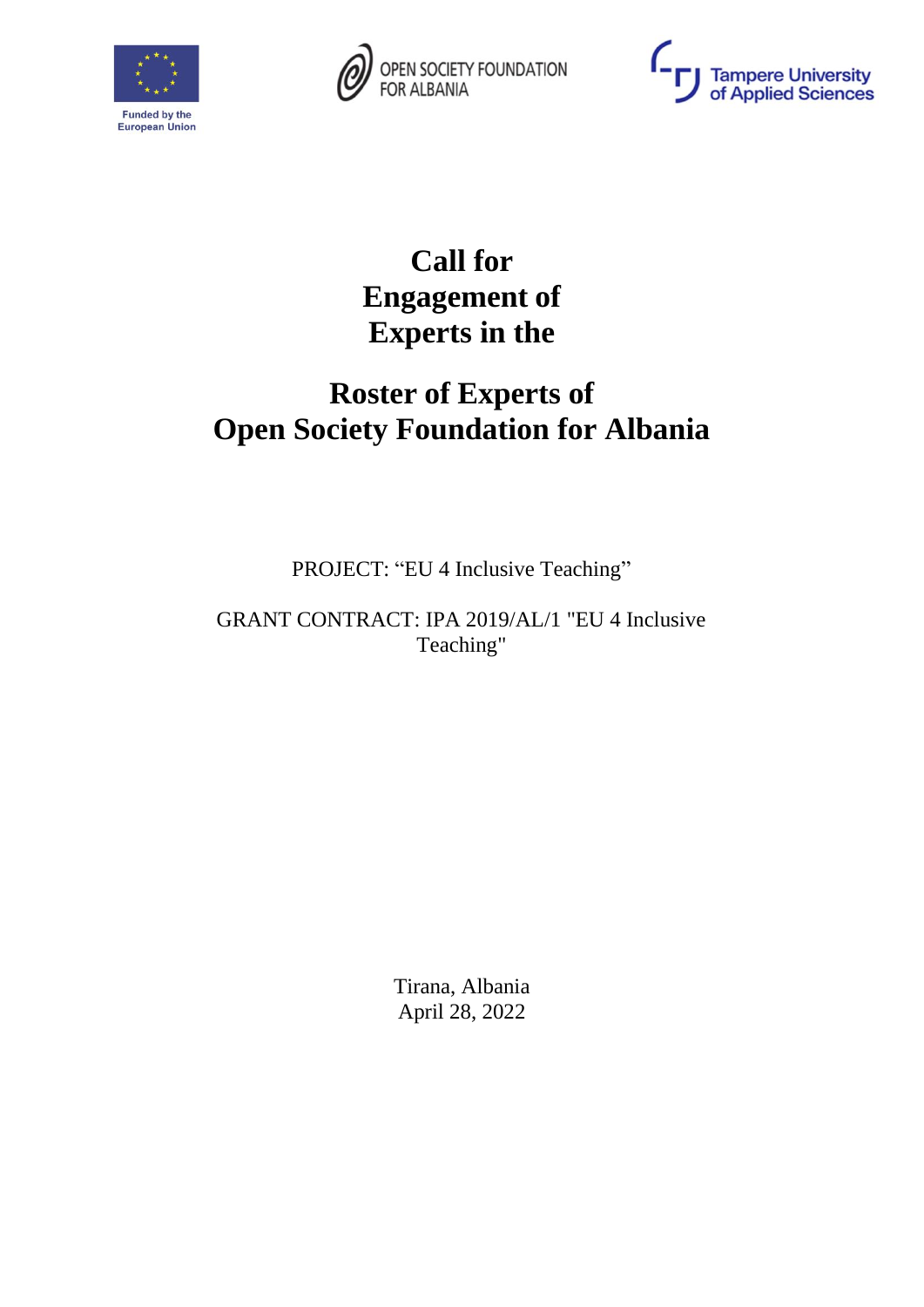





**SCOPE OF SERVICE**

### **1. Background**

EU 4 Inclusive Teaching project implemented by Open Society Foundation Albania in partnership with Tampere University of Applied Sciences (Finland), funded by European Union aims to improve the quality and inclusion in pre university education by supporting the completion of pre-university curriculum reform through the strengthening of teacher in service training effectiveness with a particular focus on competence-based learning and inclusion. Improving learning outcomes of Albanian students and closing the gap between students belonging to different socio-economic categories is crucial for both social cohesion and sustainable development of the country. Therefore, equipping teachers with necessary competencies and skills to build a motivating and inclusive learning environment is the key to advance such priority.

According to indirect management procedures, the General Directorate for Financing and Contracting of EU, World Bank and Other Donor Funds/Central Financing and Contracting Unit (CFCU) under the Ministry of Finance and Economy is the Contracting Authority for this project. The project is implemented in cooperation with the Ministry of Education and Sports.

Main objectives of the project:

- Objective 1. Review and update the professional development curriculum for inservice teachers based on the new key competency-based curriculum in preuniversity education.
- Objective 2. A minimum of 320 highly motivated teachers identified by AQAPE undergo a ToT programme of 22 training days (132 training hours) in line with and supporting the training for 15,000 teachers.
- Objective 3. A better working environment for school psychologists and social workers. A feasible and relevant blueprint to be used from public institutions in the future to enable a more effective working environment for school psychologists and social workers.
- Objective 4. Transformation of two special schools in Tirana into resource/excellence centres.

### **2. Purpose of the Call**

This call is targeting relevant expertise (**five different experts**) related to objective 1 and 2 of the action. Individual experts, specialized Civil Society Organizations (CSO-s) operating in the field of adults/teachers training or private companies with relevant experience are eligible to apply. CSO-s and private companies could submit the interest targeting particular expertise or the entire required expertise as a package.

Experts will work in a team together with other local and Finnish experts. The purpose of this Call is to identify qualified and experienced experts specialized in the following **areas**:

1. Local education expert specialized on **teachers in-service training programs, modern pedagogy and competence-based education**.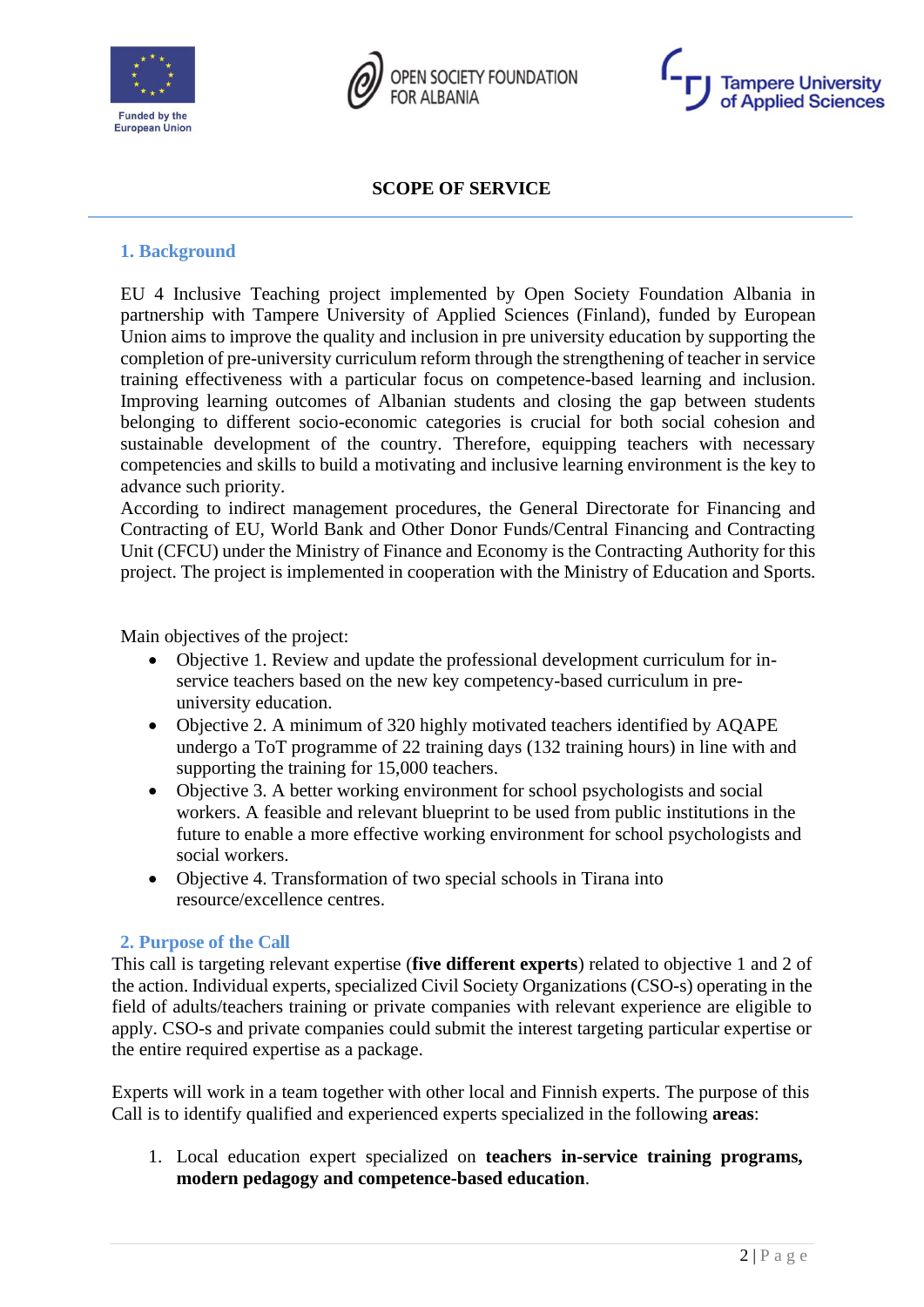





- 2. Local education expert with specific expertise in **science subjects and modern competence-based pedagogy and teacher's TOT/adult education**.
- 3. Local education expert with specific expertise in **social science subjects and modern competence-based pedagogy and teacher's TOT/adult education**.
- 4. Local education expert with specific expertise **in inclusive education and modern pedagogy**.
- 5. Local education expert in **developing the methodology and plan for the training rollout for 15,000 teachers**.

The Experts will be contracted to deliver their services based on the need and according to the annual plan of the project.

The Experts will work under the supervision of Project Manager, to whom the Experts will directly report with regards to the implementation of the task. Each expert will perform some of the duties listed below.

## **3. Duties and Responsibilities**

- Literature review of most relevant domestic and international reports/research with regards to teachers in service training.
- Reviewing key official documents such as the preuniversity curricula framework and other relevant teachers' professional development documents.
- Observing teachers practice in some local schools.
- Developing the findings and recommendation report.
- Discussing the findings and recommendations with relevant stakeholders.
- Review professional development curriculum for pre-university in-service training.
- Design and update the professional development curriculum for in-service teachers in new competency-based curriculum and evidence-based methods of inclusive teaching.
- Develop the ToT framework and methodology.
- Develop ToT curricula and implementation instruments.
- Develop participants progress tracking, continues evaluation and final evaluation.
- Developing tools supporting the project with a particular focus in supporting Finnish experts to develop the methodology and content for the face to face and digital ToT training components.
- Develops the methodology and plan for the training rollout targeting 15,000 teachers.

### **4. Experience and qualification of the Experts**

The desired experience and qualifications of the Experts are the following:

### **Diploma of higher education at least in one the fields listed below:**

- Education
- Social sciences
- Education (mathematics or science)
- Education (social science, language, history, geography)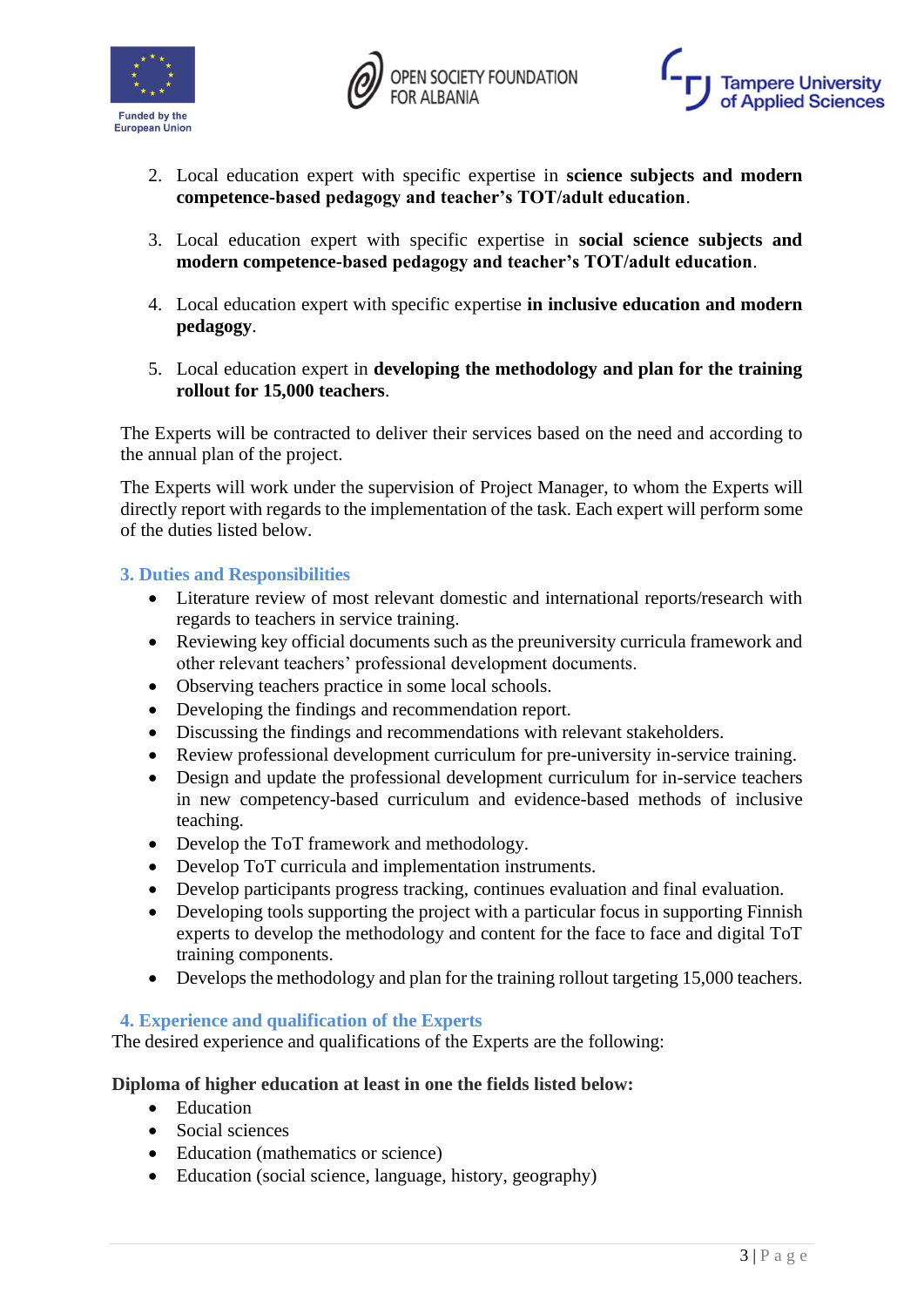





# **Relevant expertise and experience at least in one the fields listed below:**

- Modern pedagogy and competence-based teaching/learning.
- Modern pedagogy in inclusive education.
- Modern pedagogy and competence-based teaching/learning on mathematics or science teaching and learning.
- Modern pedagogy and competence-based teaching/learning of social science, language, history, geography teaching and learning.

# **Expertise at least in two of the fields listed below:**

- The system of continuous professional development and training of teachers in preuniversity education.
- Curricular documents based on competencies applied in pre-university education system.
- Inclusive education documents applied in pre-university education system.

## **Experience, abilities and skills:**

- At least 5 years of work experience in the field of professional development and teacher training in pre-university education.
- Experience in designing programme/curricula for teachers in service professional development in pre-university education.
- Experience in developing ToT targeting adult learners.
- Very good communication and teamwork skills.
- Advanced level of written and spoken English.

## **In case you are expressing interest as CSO-s or private companies, targeting particular expertise or the entire required expertise as a package, the desired experience and qualifications is:**

### **A. Experience of non–profit organization or private companies**

- At least 5 years of experience in project management.
- To have in the status of the organization activity in the field of education.
- To have administrative staff for organizing activities.
- To have experts' staff according to the tasks defined in the project.
- Experience for at least 5 years in the system professional development and training of teachers.
- Preference for having accredited modules from the Commission of Accreditation of Training Modules and have experience in training teachers.
- Preference for having collaborations with other organizations inside and outside the country.

# **B. Experience and qualification of the Experts of non–profit organization or private companies**

- Diploma of higher education in the field of education, science, mathematics, social sciences, language, history, geography.
- Qualifications in the profile of modern pedagogy and methodology and inclusive